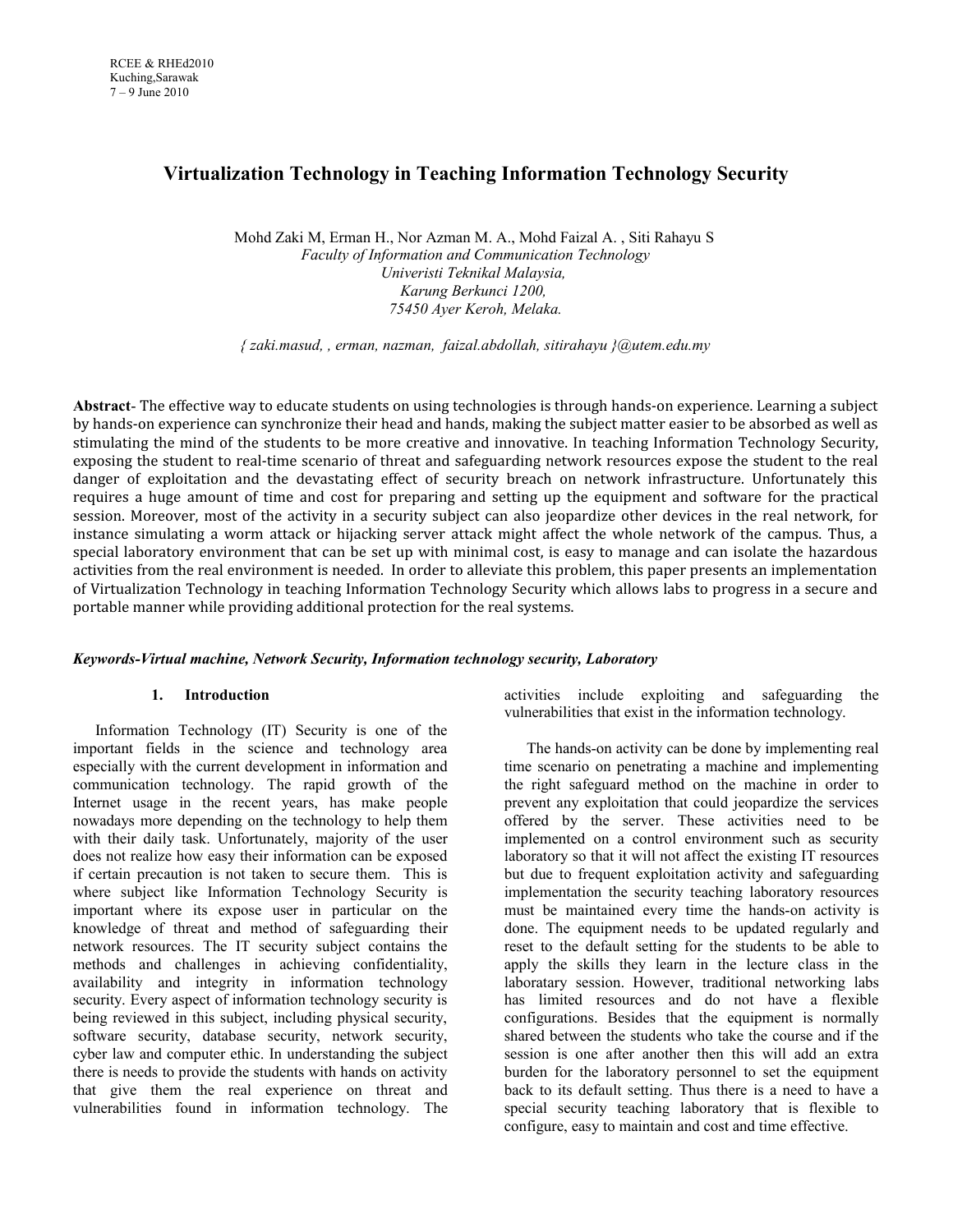To address this challenge, this paper will present the implementation of Virtualization Technology in Information Technology Security laboratory. The laboratory task is done in a real scenario but using a simulation environment provided by virtualization technology through its virtual machine application. Virtualization technology provides compatibility, isolation, security and inspection to any machine. One of virtualization technology benefit is providing a virtual platform for another operating system (OS) called as guest OS to run on top of a running operating system called a host OS in a single machine [1]. By running two OS on one machine we can solve the limited resources problem and via this, one student can simulate an attack scenario between two machines on a single machine. With a very high processing power and huge amount of memory space in the computer nowadays, the virtual machine is the answer to overcome the said problem. The details of virtualization technology are discussed in section 2.

The rest of the paper is structured as follows, section 2 discusses the background and technologies of virtual machine, section 3 present the implementation of the laboratory activity in VM as well as the student acceptance in the teaching approach, section 4 discuss the conclusion and directions of this work.

#### 2. **Virtualization Technology**

In the early day's software are made based on the hardware or platform it will be installed. One type of software can only be installed on one type of hardware since each type of hardware was specially designed with its own instruction set and developed with its own specific software. As Information technology evolves, users are insisting for a software that is compatible with any hardware, thus software and hardware manufacturer today has consider developing a new computer system to support the user's demand.

The constrain of hardware and software is eliminates by the introduction of virtualization technology, VM enabled a much higher degree of portability and flexibility. Software is now added to a running machine to provide a virtual platform that can give it the appearance of a different platform for another OS to run on it. Virtualization supports an operating system, instruction set, and computational resources which differ from those available on the underlying software. One of the software that provides virtualization is called virtual machine.

Virtual machine (VM) is defined as an efficient and isolated duplicate of a real machine [2]. This environment is created by using Virtual Machine Monitor (VMM) which provides a second layer on a machine for another operating system to run on it. VMM reproduces everything from the CPU instruction to the I/O devices in software of operating system which it run on. Virtualization in VM involves

mapping of virtual resources, for example, the register and memory to real hardware resources and it also use the host machine instruction to carry out the actions specified by VMM. This is done by emulating the host hardware. Figure 1 illustrated the VM concept.



Figure 1. Virtual machine concept

When it was introduced in the 80's users are skeptic on the theory of running an OS on top of the OS, because in theory it will reduce the performance of the processor and the memory of the machine, VM requires a high computing resources and this would be a problem with the old machines which have a low computing resources. However, with the introduction of dual core and quad core processor in the market nowadays this would not be a problem anymore; moreover, today's machine can provide large memory and storage space which have change users to accept VM technology. To date there are many virtual machine solution available for personal computer and Macintosh computer such as VMware [3], Qemu[4], Xen [5], Virtual box[6] and Microsoft Virtual PC 2007.

#### 2.1 *VM advantages*

As stated earlier VM is used to let user run more than one OS in a single machine by emulating the underlying hardware thus giving a student chance to create an attack scenario that normally involves more than one machine at one time. Other than that it also eases the teacher and laboratory personnel to do the maintenance. In summary implementing VM in a laboratory activity gives a lot of advantages to the teachers, technician and student, among the advantages are:-

Compatibility: VM let guest OS run on top a host OS without any changes or modification is done on it host OS. Its mean student can simply install a Windows OS on the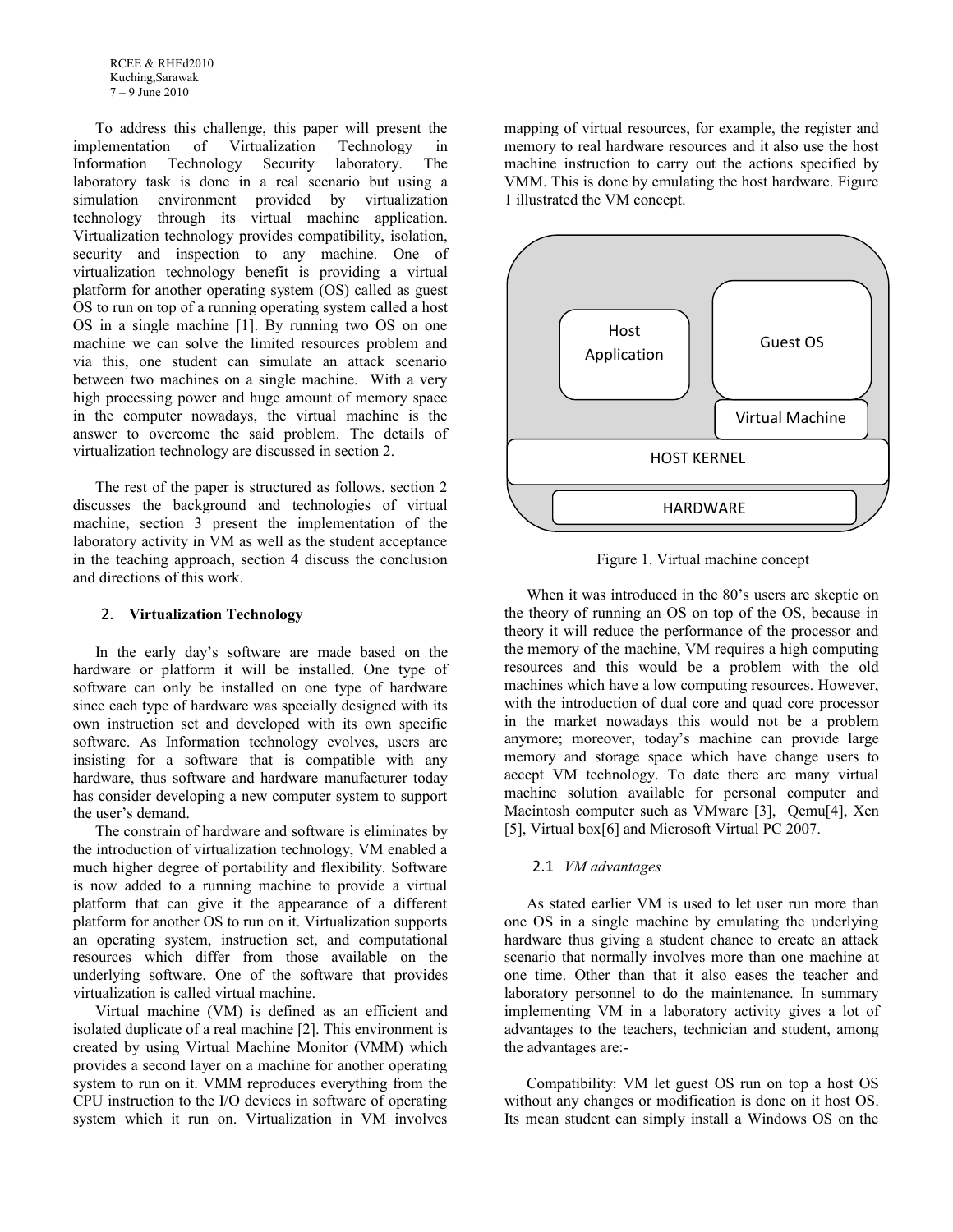host and at the same time install a linux distribution OS on top the VM or vice versa. This shows the compatibility of VM to run on any OS platform and at the same time offering other windows OS or different types of OS on it [7].

Isolation: VM provide strong isolation between the host OS and guest OS, any error or malfunctions on the guest OS will not affect the host OS. This is because VM provides a complete layer of virtual hardware to the guest OS, the guest OS communicate directly to the hardware without going through host OS, thus providing a strong isolation between the host and guest operating system.

Security: among the activity in a security lab session will involved a simulation of virus outbreak, worm, Trojan or might be port scanning for a hacking activity that will affect other computer in the vicinity. By simulating the entire malicious code activity in a virtual environment which is isolated from the real network can prevent a major malicious code outbreak from corrupting other machine.

Ease of management: The management and maintenance of the guest OS will be done by the user who uses the VM, different user will have their own VM and if any problem occurs its only involve one particular user only. In particular, the users are able to restart their machines if they encounter any problem occurs, the snapshots features provided in some of the VM will let user to be backups or even reinstall a clean system image in case of a major miss configuration and these can be done without disturbing the host OS and other VM own by other user. Moreover it will release the teaching staff and laboratory administrators from that duty.

Save cost: Hands on activity for a security lab requires a lot of equipment, for instance an attack scenario might need two or more computers connected via router or switch, thus a high initial cost is needed to provide all the facilities needed in an experiment. VM let you create a Local Area Network within one host by running a multiple VM on top one host which eliminates the need of multiple machines.

Mobility: Once an image disk is created for VM it can be copy and moved to any host that contains VM, this let student who cannot finish their work in the laboratory session can continue the exercise at their own time and any place provided the VM is installed in the machine.

# **3. The Implementation**

The following is a set of the security exercise that has been applied in our practical session. The computer has a specification of AMD Phenom 9600B with Quad-Core Processor 2.29 GHz, 2.00 GB RAM and 250 GB hard disk and the host OS is windows XP whereas the virtual machine used is VMware Workstation. VMware

workstation is chosen because it is user friendly and easy to use.

## *3.1 Laboratory activity*

The total laboratory activity in IT security subject is 10 and for the initial implementation, the last 5 of the laboratory activities are choose to be using VMware Workstation whereas the first 5 laboratory activities is just a case study scenario on IT security issues. This is done purposely for studying the effectiveness of applying VM in the teaching of IT security. The 5 activities that implement VM in the activity are as follow:-

# 3.1.1 *Introduction to Virtual machine and Operating system.*

Students are requires to create 4 VM and installed each of the VM with different type of Operating System. The OS installed are windows server 2003, windows XP, Ubuntu [8] and backtrack [9]. This activity is to train the student to be familiar with the VMware workstation. Practices include taking a snapshot of current setting and then delete several file systems to corrupt the OS, restart the OS with the snapshot. Setting a LAN environment among the VM is also done in this exercise.

# *3.1.2 Port Scanning*

Two VMs is needed; one installed with windows server 2003 and configured to be a server that runs a web server as well as FTP server with the remote connection is enabled. The other VM is installed with backtrack 3 package which will become as the attacker machine. The two VMs are configured to host only network setting which will enable the LAN connectivity between the two VM. Students are then required to investigate the port scanning activity by issuing a NMAP command from the attacker VM. The server side of the VM is installed with Wireshark software to capture the network traffic activities. This will show the students how a scanning activities looks like.

### 3.1.3 *Securing Files Transfer Protocol, FTP using IPSec*

FTP has be known as an unsecure ways to transfer file because the packet send to connect to server is not encrypted and can seen by using some network monitoring tool like Wireshark. In the exercise the student are required to set an FTP server and a client server connected in LAN environment. From the client server user are asked to login to the ftp server while at the ftp server user will captured the traffic using Wireshark. From the captured packet student can see the login info such as username and password, this prove that FTP is not secure. In order to secure the connection user can enable the IPSec option in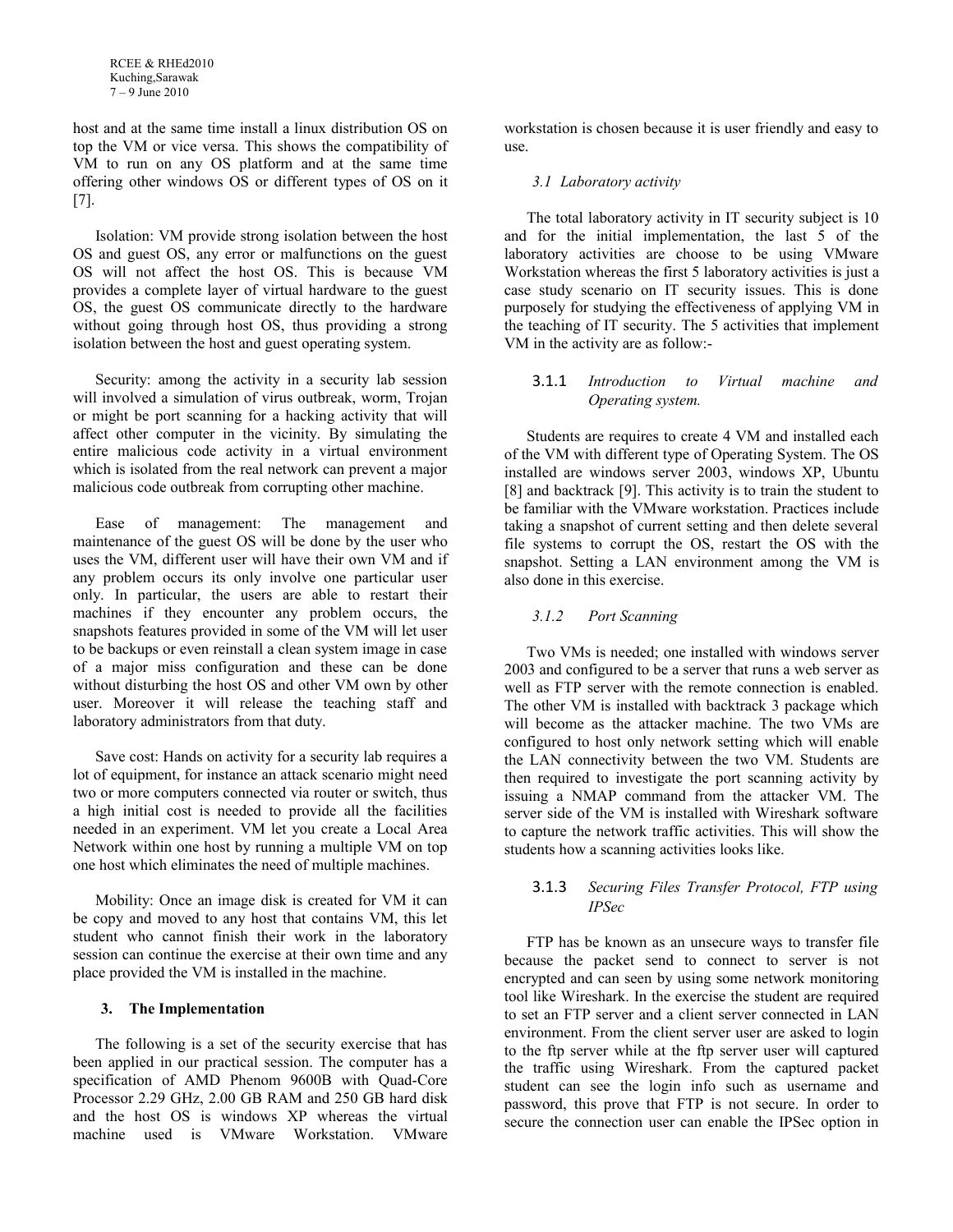both client and server. Then student can prove the secure connection by repeating the same step in capturing packet for FTP.

#### *3.1.4 Installing Intrusion detection System, IDS*

Snort is an open source Intrusion detection system that is free to use. In this exercise student will used 2 VM that is set to be an attacker and target. The target will be installed with Ubuntu with web server and FTP server enable whereas the attacker VM is installed with backtrack 3 which is a linux distribution focused on penetration testing. Students are asked to installed snort and it rules before enable it a fast detection mode. On the attacker side student are asked to do port scanning activity using NMAP and monitor the alert created by snort in the target VM due to the scanning activity. This exercise provide student in configuring snort as an intrusion detection system.

### 3.1.5 *Exploiting vulnerabilities in gaining access activity.*

In this activity student will do a hacking activity on exploiting vulnerabilities found on a victim computer. Two VM are needed, one is installed with windows XP service pack 1 and apache web server and another one is using backtrack 3. Both of the VM will be configured with host only network configuration in order to create a LAN environment. Student need to run NMAP in the backtrack 3 to scan the available port offered by the windows XP. Windows XP service pack 1 have vulnerability in its rpc dcom services and by using metasploit in backtrack 3 student gain access to the windows XP and deface the website offered by the apache web server.

#### *3.2 Computer Utilization*

The laboratory activity was done to 2 groups of students taking this subject during their first trimester in the second year of their Bachelor of Science Computer (Software Engineering). In term of Computer performances, the implementation of VM does not give a significance effect on the overall performance of the computer table 1 shows the CPU utilization and memory utilization of the host OS during the lab implementation.

|  | Table 1. Computer Performance |
|--|-------------------------------|
|  |                               |

| Number Of<br><b>VM Running</b> | <b>CPU</b><br>utilization $(\%)$ | <b>Memory</b><br><b>Utilization</b><br>(MByte) |
|--------------------------------|----------------------------------|------------------------------------------------|
| No VM                          | $2\%$                            | 774                                            |
| One VM                         | 20%                              | 1123                                           |
| Two VM                         | 30%                              | 1512                                           |

From table 1 we can conclude that the CPU utilization only effected during the starting of VM but after the VM running and no activity involved the VM the CPU utilization is back to idle. Whereas the memory utilization is decreasing depending on the number of memory allocated to the VM RAM configuration.

#### *3.3 Student Acceptance*

To evaluate the effectiveness of Virtualization technology in teaching IT Security, a voluntary survey study was made towards 78 students who take the IT Security subject for semester 1 session 2009/2010. These groups of students are taking Bachelor in computer science (software engineering). From the survey 74% of the students are not familiar with Virtualization technology. Additionally 94% of the student never used VM in their life and only 21% from them realize the impact of VM in helping them in understanding the subject.

The survey shows that before the introduction of the hands on activity with VM, only 19% of the respondents have a very good understanding on the concept of IT security subject but after the students are introduced to the activity in the laboratory, there is 36% increase in number of student having a very good understanding in the subject. These show that the implementation of hands on activity with VM really helps the student to have better understanding in the subject matter. Moreover, the questionnaire shows us that 90% of the student agrees that the hands on activity using VM really increase their interest in learning the subject.

# **4. Conclusion**

According to the result of the survey, the implementation of virtualization technology creates interest among the student to learn this subject. The activities done in the hands-on session shows them how easy to exploit the vulnerabilities found in their system if the security measures are not taken. In term of the machine processing performance there is no much impact, running the VM is the same as running other application software on the machine. Besides that, the implementation also provide an ease of management for the teacher and laboratory personnel as well as cost saving since the lab exercise only requires only one computer installed with one OS and VMware workstation. The implementation of Virtual Machine in teaching Information Technology Security Lab is a success. More over the exercise also help the student to have a real experience of handling network securities issue without having to worries of the effect of their exploitation activity affecting other computer in the network and the mobility factor of the VM can help them in exploring the activity in their own time on different computer with the same computer setup that they have configured in the